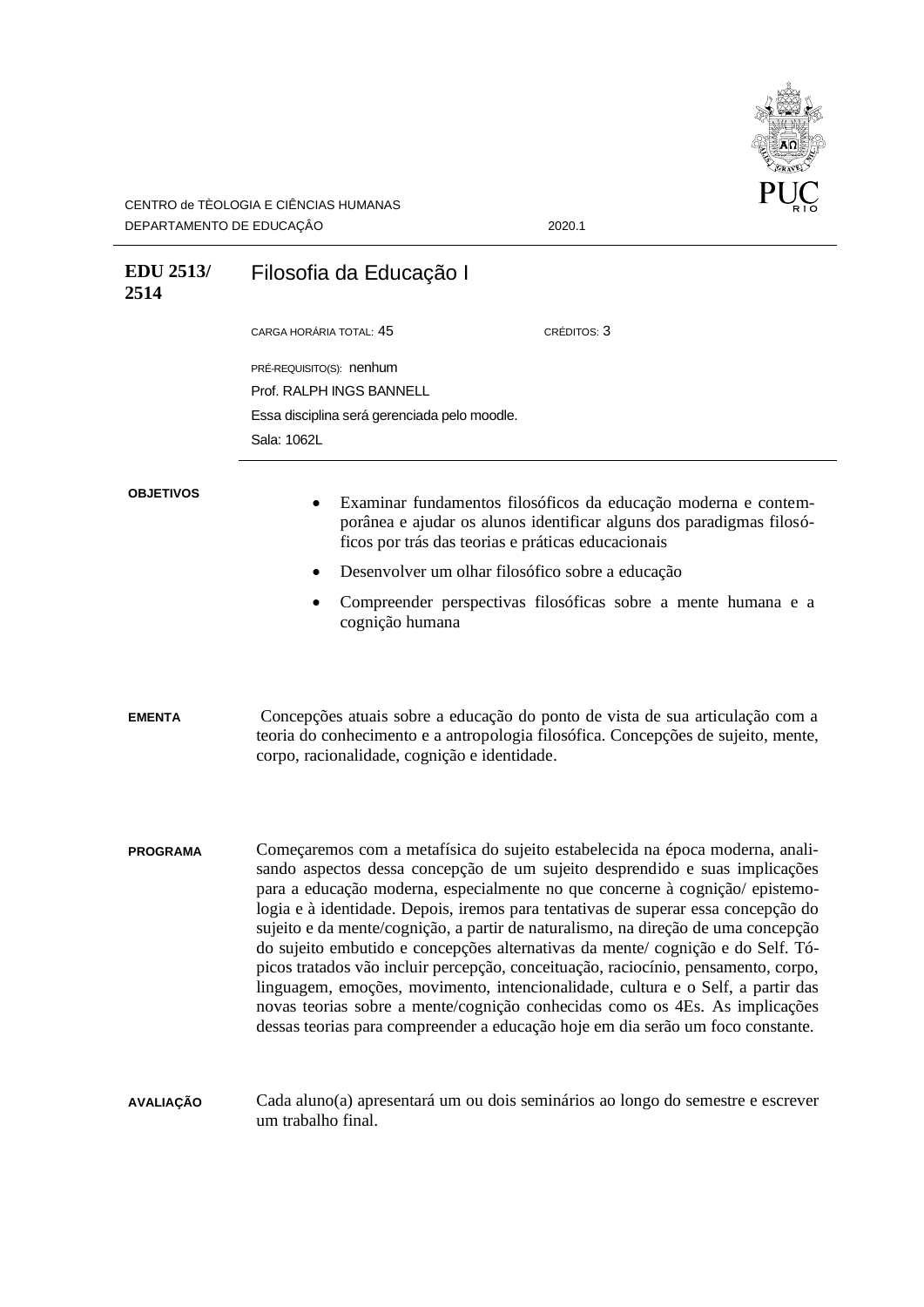## **BIBLIOGRAFIA**

BANNELL, R.I. The Practice of Reason: Rationality, Language and Social Ontology. *Educação e Filosofia*, v. 26, n. especial, pp. 73-114, 2012.

\_\_\_\_\_\_\_\_\_\_\_\_\_. Senso e Sensibilidade: Corpo, estética e significado. In. R. Rajobac, L.C. Bombassaro & P. Goergen (Orgs.) *Experiência Formativa e Reflexão*. Caixias do Sul: EDUCS, 2016.

\_\_\_\_\_\_\_\_\_\_\_\_\_. Por Uma Teoria Corporificada da Mente: Caminhos a partir de Dewey. No Prelo, 2020.

BENNETT, M.R. & HACKER, P.M.S. *Philosophical Foundations of Neuroscience.* Oxford: Blackwell, 2003.

BENNETT, M., DENNETT, D., HACKER, P. & SEARLE, J. *Neuroscience & Philosophy. Brain, Mind, & Language*. Columbia University Press, 2007.

BERMÚDEZ, J. L. EILAN, N. and MARCEL, A. (Eds.) *The Body and the Self*. Cambridge, Mass.: MIT Press, 1995.

\_\_\_\_\_\_\_\_\_\_\_\_\_\_\_. *Philosophy of Psychology. A Contemporary introduction*. New York: Routledge, 2005.

\_\_\_\_\_\_\_\_\_\_\_\_\_\_\_. *Thinking without Words*. Oxford: Oxford University Press, 2007.

\_\_\_\_\_\_\_\_\_\_\_\_\_\_\_. *Cognitive Science: an introduction to the science of the mind*. Second edition. Cambridge: Cambridge University Press, 2014.

\_\_\_\_\_\_\_\_\_\_\_\_\_\_\_. *The Bodily Self*. MIT Press, 2018.

BYRNES, J. P. *Minds, Brains, and Learning. Understanding the psychological and educational relevance of neuroscientific research*. New York: The Guildford Press, 2001.

CAREY, S. *The Origins of Concepts*. Oxford University Press, 2009.

CLARK, A. *Being There. Putting Brain, Body, and World Together Again*. Cambridge, Mass.: The MIT Press, 1997.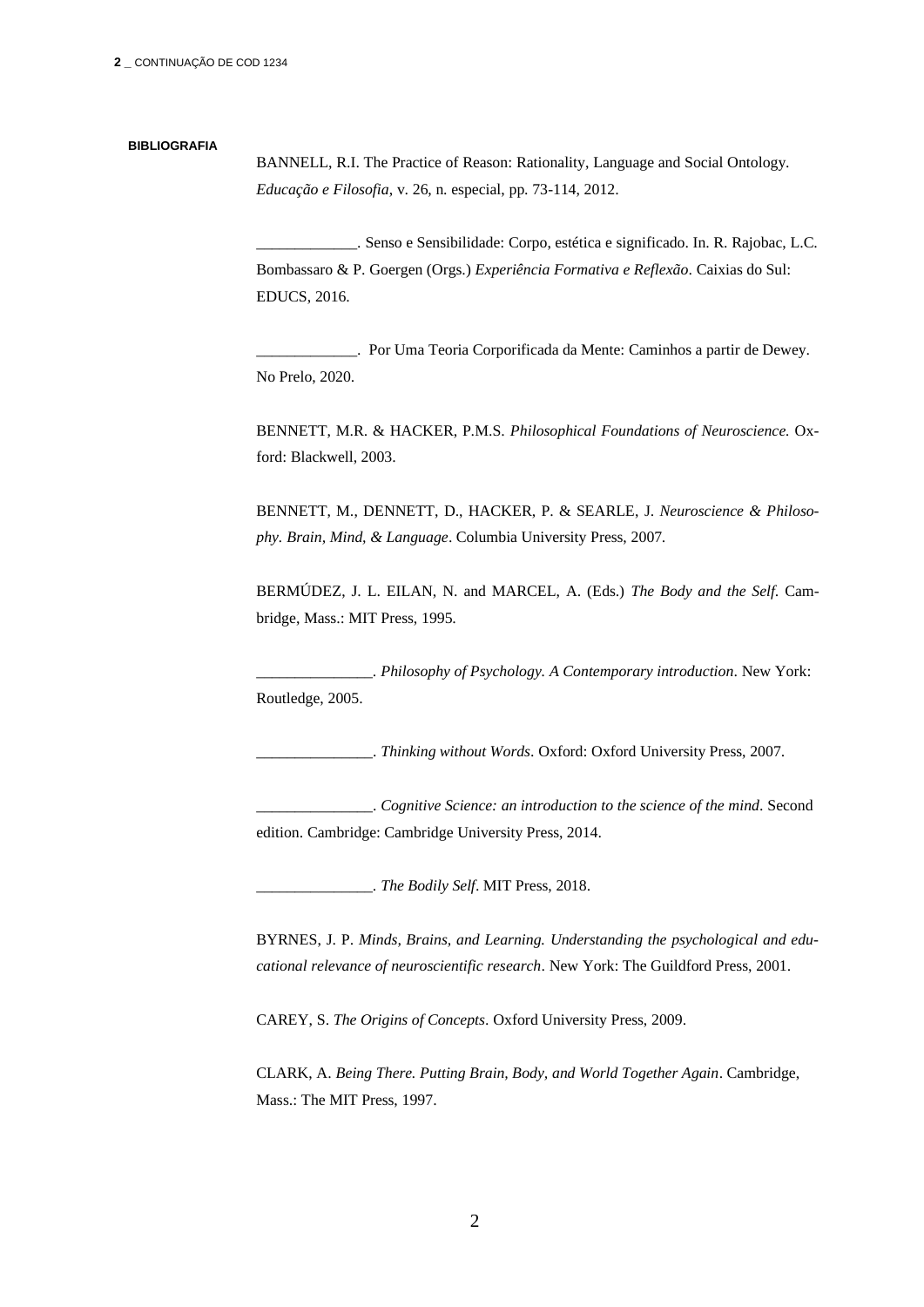\_\_\_\_\_\_\_. *Natural Born Cyborgs*. *Minds, Technologies, and the Future of Human Intelligence*. Oxford: Oxford University Press, 2003.

\_\_\_\_\_\_\_. *Mindware: an introduction to the philosophy of Cognitive Science.* Oxford: Oxford University Press, second edition, 2014.

DEMASIO, A. *O Erro de Descartes: emoção, razão e o cérebro humano.* São Paulo: Companhia das Letras, 2000a.

\_\_\_\_\_\_\_\_\_\_\_\_. *O Mistério da Consciência*. Companhia de Letras, 2000b.

\_\_\_\_\_\_\_\_\_\_\_\_. *Looking for Spinoza. Joy, Sorrow, and the Feeling Brain*. New York: Harvest, 2003.

DESCARTES*. Meditações Metafísicas*. São Paulo: Martins Fontes, 2005.

\_\_\_\_\_\_\_\_\_\_\_. *Regras para a Orientação do Espírito*. São Paulo: Martins Fontes, 2007.

DEWEY, J. *Como pensamos*. São Paulo: Ed. Nacional, 1979.

Di PAOLI, E., CUFFARI, E. C. & JAEGHER, H. DE *Linguistic Bodies*. *The continuity between life and language*. MIT Press, 2018.

DREYFUS, H. L. *Skillful Coping. Essays on the Phenomenology of Everyday perception and Action*. Oxford: Oxford University Press, 2014.

DURT, C., FUCHS, T., & TEWES, C. (Eds.) *Embodiment, Enaction, and Culture. Investigating the constitution of the shared world*. MIT Press, 2017.

GALLAGHER, S. *How the Body Shapes the Mind*. Oxford: Oxford University Press, 2005.

\_\_\_\_\_\_\_\_\_\_\_\_\_\_\_\_\_\_. (Ed.) *The Oxford Handbook of the Self*. Oxford University press, 2011.

\_\_\_\_\_\_\_\_\_\_\_\_\_\_\_\_\_\_. *Enactivist Interventions. Rethinking the Mind*. Oxford: Oxford university press, 2017.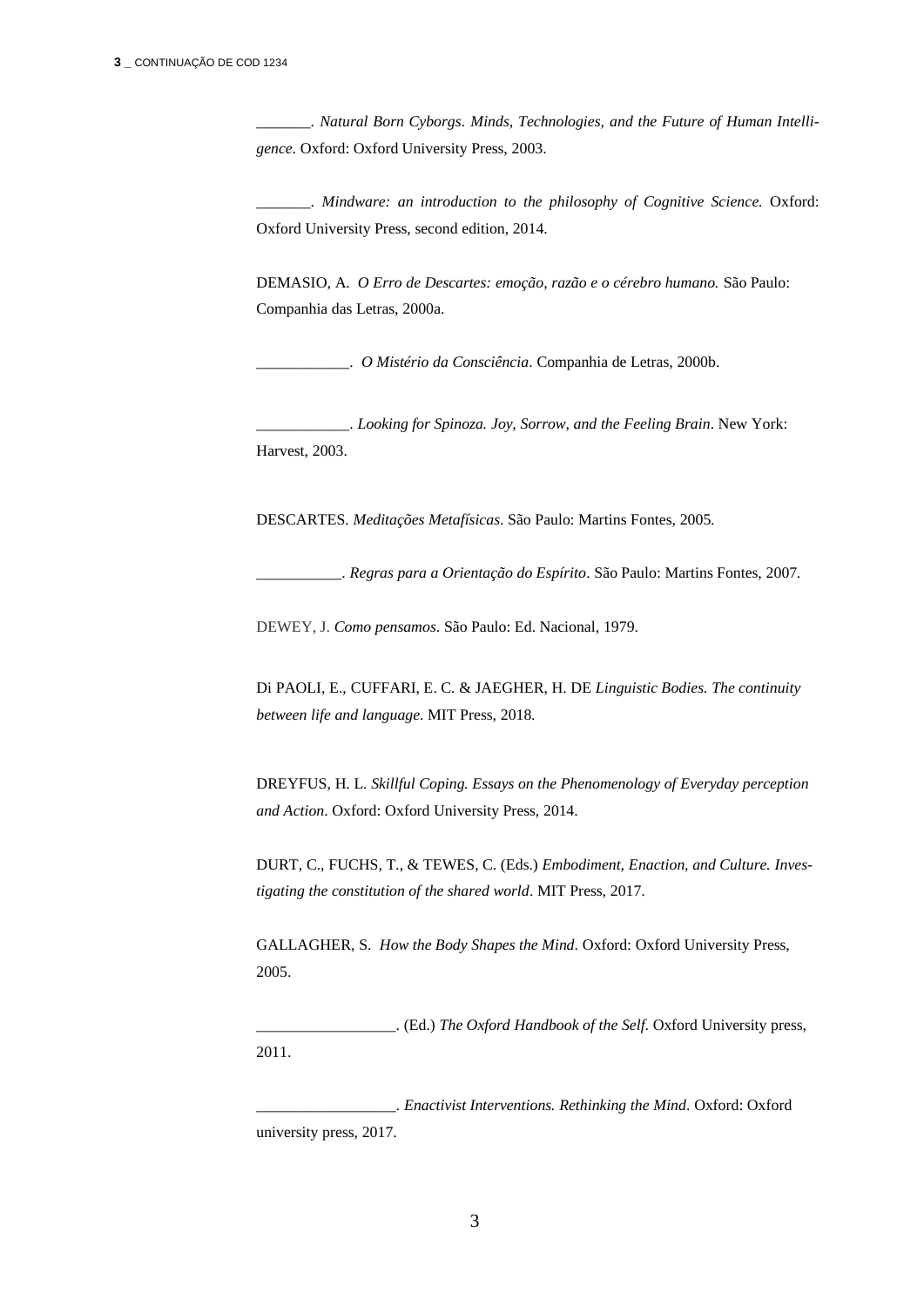GIBSON, James *The Ecological Approach to Visual Perception*. New York: Taylor & Francis, 2015.

GIBSON, E. J. & PICK, A.D. *An Ecological Approach to Perceptual Learning and Development.* Oxford: Oxford University Press: 2000.

JOHNSON, Mark. *The Body in the Mind. The Bodily Basis of Meaning, Imagination and Reason*. Chicago: The university of Chicago Press, 1987.

\_\_\_\_\_\_\_\_\_. *The meaning of the Body. Aesthetics of Human understanding*. Chicago: The university of Chicago Press, 2007.

\_\_\_\_\_\_\_\_\_\_. *Embodied Mind, Meaning, and Reason. How our Bodies Give Rise to Understanding.* Chicago: The university of Chicago Press, 2017.

KRISTJÁNSSON, K. *The Self and its Emotions*. Cambridge University Press, 2010.

LOCKE. *Ensaio sobre o Entendimento Humano*. (Qualquer edição).

MALAFOURIS, L. *How Things Shape the Mind. A Theory of Material Engagement*. MIT Press, 2013.

MAIESE, M. *Embodiment, Emotion, and Cognition*. Macmillan, 2013.

\_\_\_\_\_\_\_\_\_\_\_. Transformative learning, enactivism, and affectivity. *Studies in Philosophy and Education.* V. ? n. ? 2015.

NOË, Alva. *Action in Perception.* Cambridge, Mass.: MIT Press, 2004.

PRINZ, J.J. *Furnishing the Mind. Concepts and their perceptual basis*. MIT Press, 2002.

REICHOLD, A. *A Corporeidade Esquecida*. São Leopoldo: Nova Harmonia, 2006.

ROBBINS, P. & AYDEDE, M. (Eds.) *The Cambridge Handbook of Situated Cognition*. Cambridge University Press, 2009.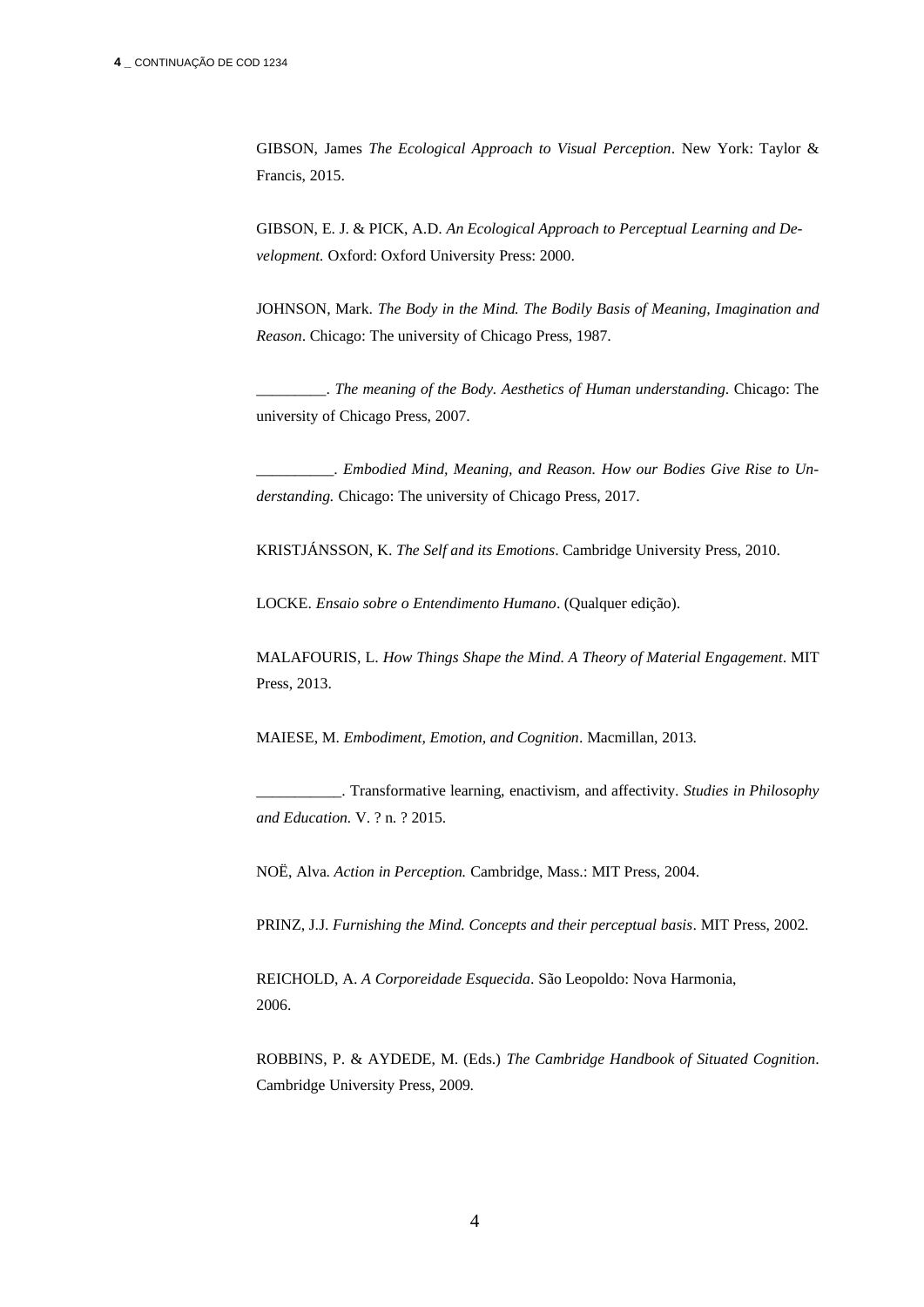ROWLANDS, M. *The New Science of the Mind*. Cambridge, Mass.:MIT Press, 2010.

RUPERT, Robert, D. *Cognitive Systems and the Extended Mind*. Oxford: Oxford University Press, 2009.

SEARLE, J. R. *Intentionality. An Essay in the Philosophy of Mind*. Cambridge, Cambridge University Press, 1983.

\_\_\_\_\_\_\_\_\_\_\_. *Mind. A brief Introduction*. Oxford: Oxford University Press, 2004.

\_\_\_\_\_\_\_\_\_\_\_\_. O que é a linguagem: algumas observações preliminares. In S. L. Tsohatzidis (Org.) *Força, Significado e Mente: A Filosofia da Linguagem de John Searle.* São Paulo: UNESP, 2012.

SHAPIRO, L. *Embodied Cognition*. London: Routledge, 2011.

SHEETS-JOHNSTONE, M. *The Primacy of Movement*. Expanded second edition. John Benjamins, 2011.

SHUSTERMAN, R. *Consciência Corporal*. São Paulo: Realizações, 2012

SOLOMON, R.C. *Fiéis às Nossas Emoções. O que elas realmente nos dizem*. Rio de Janeiro: Civilização Brasileira, 2015.

TAYLOR, C. *As Fontes do Self. A construção da identidade moderna*. São Paulo: Edições Loyola, 2005.

\_\_\_\_\_\_\_\_\_\_. *The Language Animal. The full shape of the human linguistic capacity.* Harvard: Belknap Press, 2016.

TOMASELLO, M. *The Cultural Origins of Human Cognition*. Harvard University Press, 1999.

\_\_\_\_\_\_\_\_\_\_\_\_\_\_\_\_. *A Natural History of Human Thinking*. Harvard University Press, 2014.

VARELA, J.F., THOMPSON, E., & ROSCH, E. *The Embodied Mind. Cognitive Science*